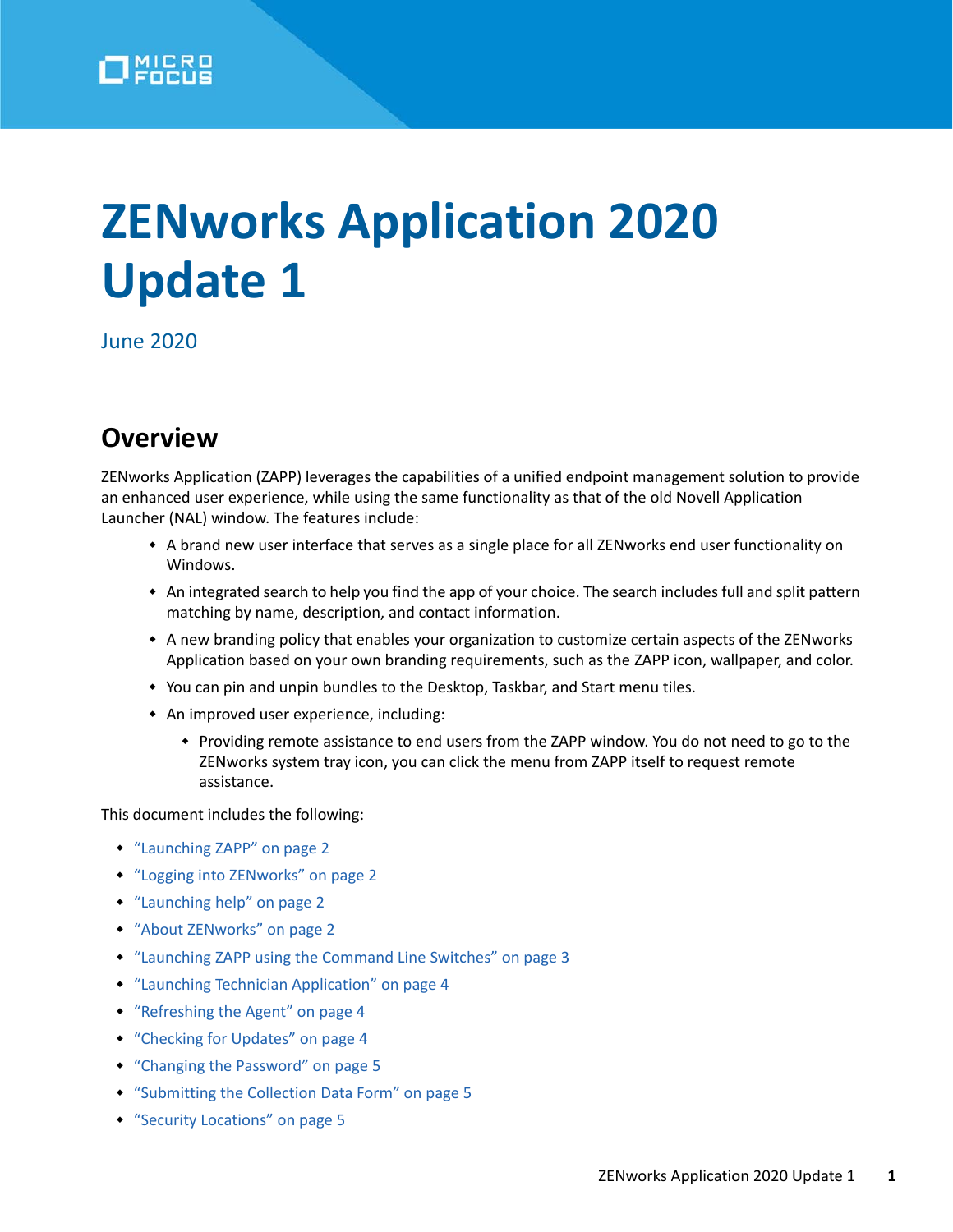- ["Searching bundles and folders" on page 5](#page-4-3)
- ["Viewing bundles and folders using the icons" on page 6](#page-5-0)
- ["Viewing the bundle progress status" on page 6](#page-5-1)
- ["Requesting for remote assistance" on page 6](#page-5-2)
- ["Viewing and using the bundle actions" on page 6](#page-5-3)
- ["Cleaning up the Bundle Shortcuts" on page 7](#page-6-1)
- ["Accessing options through shortcuts" on page 7](#page-6-0)
- ["Creating ZAPP as Shell" on page 7](#page-6-2)
- ["Important information about bundles behavior in Windows 7 Start menu" on page 8](#page-7-0)

#### **IMPORTANT**

- If NALWIN is configured as **Shell**, then during upgrade ZAPP will replace NALWIN.
- Administrator can enable or disable the **Refresh**, **Progress status**, **Sign in, Technician Application**, **ZENworks icon**, and **Remote assistance** options for users to access.

#### <span id="page-1-0"></span>**Launching ZAPP**

You can launch ZAPP by using any of the following options:

- Click the **ZENworks** icon from the system tray.
- **Start** > **Novell ZENworks** > **ZENworks Application**.
- **Start** > **Run** and then type zapp-launcher.

#### <span id="page-1-1"></span>**Logging into ZENworks**

To log into ZENworks:

- Right-click the **ZENworks** icon and click **Sign in**.
- Select the **Hamburger** menu and click **Sign in.**

#### <span id="page-1-2"></span>**Launching help**

You can launch ZAPP help by using any of the following options:

- Select the **Hamburger** menu and click **Help.**
- On the system tray, right-click the **ZENworks** icon and click Help.

#### <span id="page-1-3"></span>**About ZENworks**

You can view ZENworks details such as build version, agent version, configuration location, device name, and user name:

Select the **Hamburger** menu and click **About ZENworks.**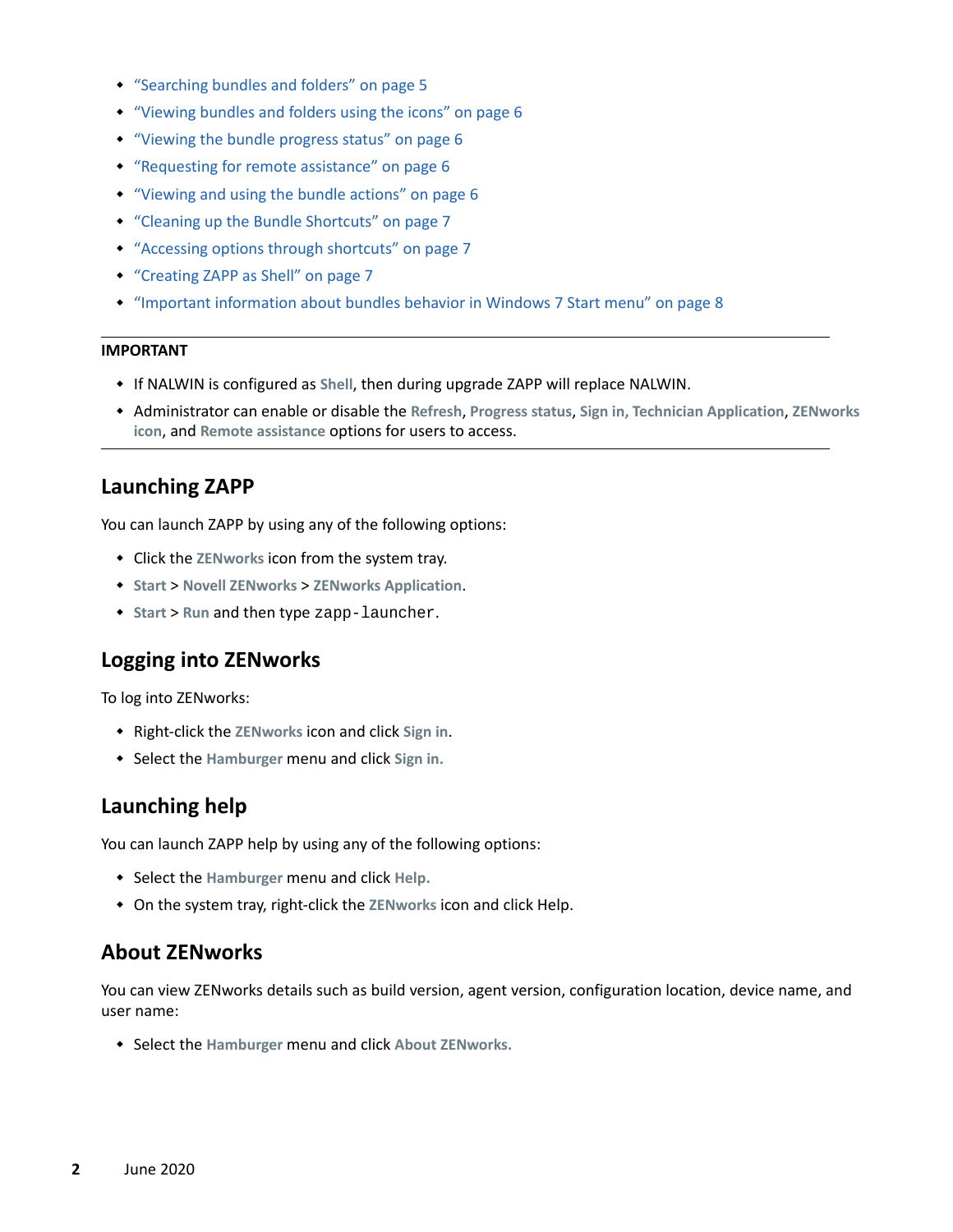#### <span id="page-2-0"></span>**Launching ZAPP using the Command Line Switches**

Open the command prompt and execute the zapp-launcher command. By default, ZAPP-Launcher is started from the **Run** registry keys.

For example: To disable the **Close** option for ZAPP, append the /s option to the following registry keys:

For 32-bit Operating Systems:

```
[HKEY_LOCAL_MACHINE\SOFTWARE\Microsoft\Windows\CurrentVersion\Run]
```

```
ZAPP=C:\Program Files (x86)\Novell\Zenworks\bin\zapp-launcher.exe /runonce /s
```
Or

```
ZAPP=%zenworks_home%\bin\zapp-launcher.exe /runonce /s
```
Registry key Type: REG\_EXPAND\_SZ

For 64-bit Operating Systems:

```
[HKEY_LOCAL_MACHINE\SOFTWARE\WOW6432Node\Microsoft\Windows\CurrentVersion\Run]
```

```
ZAPP=C:\Program Files (x86)\Novell\Zenworks\bin\zapp-launcher.exe /runonce /s
```
Or

```
ZAPP=%zenworks_home%\bin\zapp-launcher.exe /runonce /s
```
Registry key Type: REG\_EXPAND\_SZ

#### **IMPORTANT**

- If ZAPP is already running and you want to launch it again with other command line parameters, kill all instances of ZAPP and then execute zapp-launcher with the new parameters.
- Command line parameters set before an agent update is retained after agent is updated.

The following command line switches can be used when starting the ZENworks Application Window using zapp-launcher:

| <b>Switch</b>                | <b>Description</b>                                                                                                                                     |
|------------------------------|--------------------------------------------------------------------------------------------------------------------------------------------------------|
| $/$ ?                        | Displays Help. If ZAPP is launched with invalid parameters,                                                                                            |
| Example: $zapp-launcher$ /?  | help is displayed.                                                                                                                                     |
| /max                         | Displays the ZENworks Application window maximized                                                                                                     |
| Example: zapp-launcher / max | when first loaded, overriding the window state (size and<br>position) that was saved when exiting the previous                                         |
|                              | ZEN works Application window session.                                                                                                                  |
| /min                         | Displays the ZENworks Application window minimized                                                                                                     |
| Example: zapp-launcher /min  | when first loaded, overriding the window state (size and<br>position) that was saved when exiting the previous<br>ZENworks Application window session. |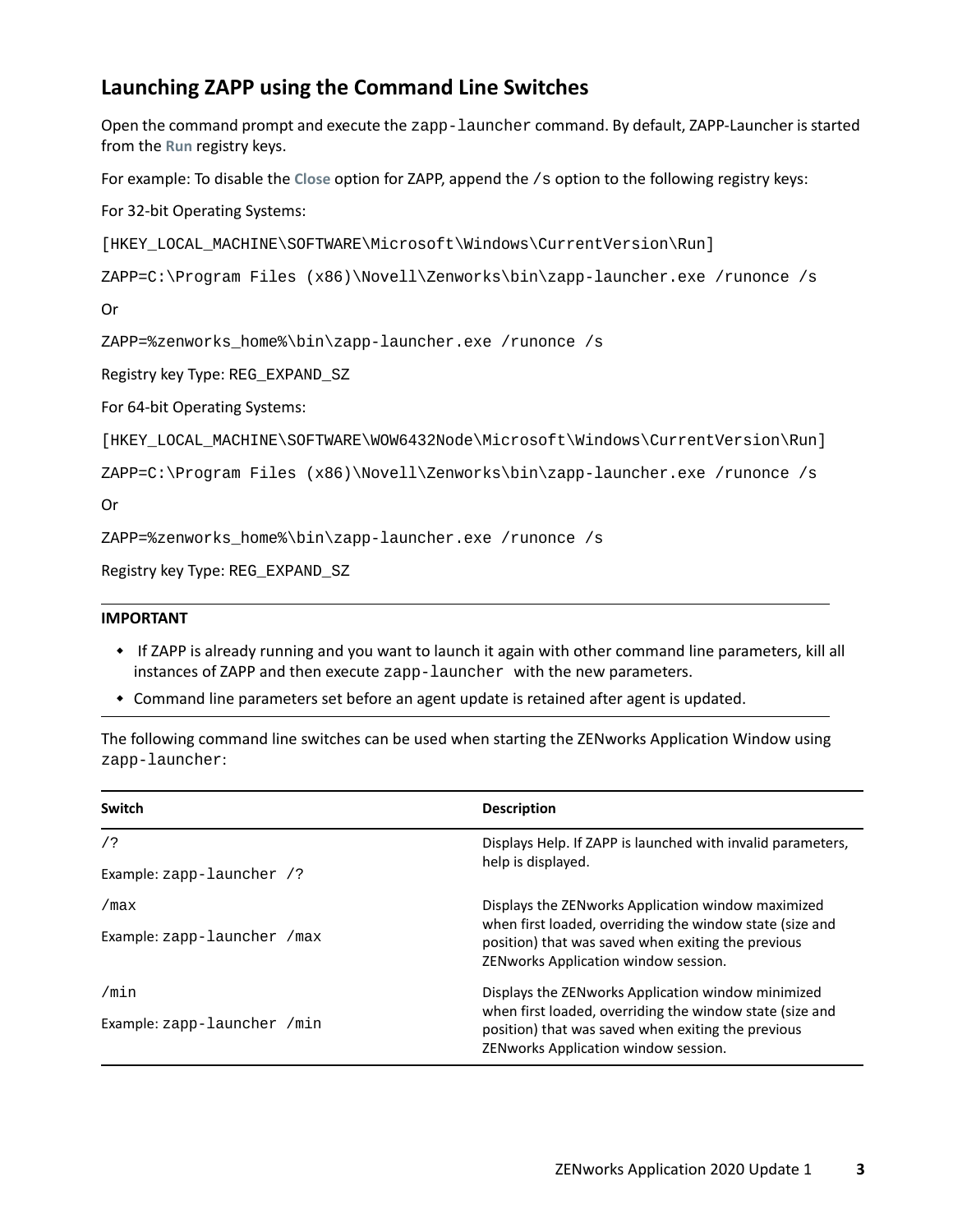| Switch                       | <b>Description</b>                                                                                                                                              |
|------------------------------|-----------------------------------------------------------------------------------------------------------------------------------------------------------------|
| /norm                        | Displays the ZENworks Application window in its original                                                                                                        |
| Example: zapp-launcher /norm | state when first loaded, and maintains the window state<br>(size and position) that was saved when exiting the<br>previous ZENworks Application window session. |
| /runonce                     | This command is used for internal purposes and it is<br>located at                                                                                              |
|                              | HKLM\SOFTWARE\Microsoft\Windows\CurrentVe<br>rsion\Run. Ensure that you do not delete it.                                                                       |
| /s                           | Enables the ZENworks Application window to behave like<br>the Windows shell. For example, on the Hamburger menu,                                                |
| Example: $zapp-launcher$ /s  | the standard Windows Power Options are displayed. The<br>Close option is not available.                                                                         |
|                              | This is not a true replacement for the Windows shell. If<br>users minimize the ZEN works Application window, they<br>have access to the normal desktop.         |
| /d                           | Displays the ZENworks Application window without the                                                                                                            |
| Example: zapp-launcher /d    | Help option on the Hamburger menu and System Tray. So,<br>you cannot view the help.                                                                             |

#### <span id="page-3-0"></span>**Launching Technician Application**

From the ZENworks 2017 release the **Show Properties** menu is renamed as **Technician Application**.

To launch Technician Application:

**1** Right-click the **ZENworks** icon and click **Technician Application**.

#### <span id="page-3-1"></span>**Refreshing the Agent**

You can refresh the agent by using any of the following options:

- Select the **Hamburger** menu and click **Refresh**.
- Click the **Refresh** icon in the status bar.
- Right-click the **ZENworks** icon and click **Refresh.**

#### <span id="page-3-2"></span>**Checking for Updates**

You can check for any ZENworks software updates by using the following option:

Right-click the **ZENworks** icon and click **Check for Updates**.

In case of server class machines the **Check for Updates** option is displayed if the active session is a console session (it is not allowed in Remote Desktop Protocol (RDP) of server class machines as multiple users can log in and this option can affect the other sessions). So, if the user logs out from the console session and logs in with RDP, the process is launched and the menu is not displayed.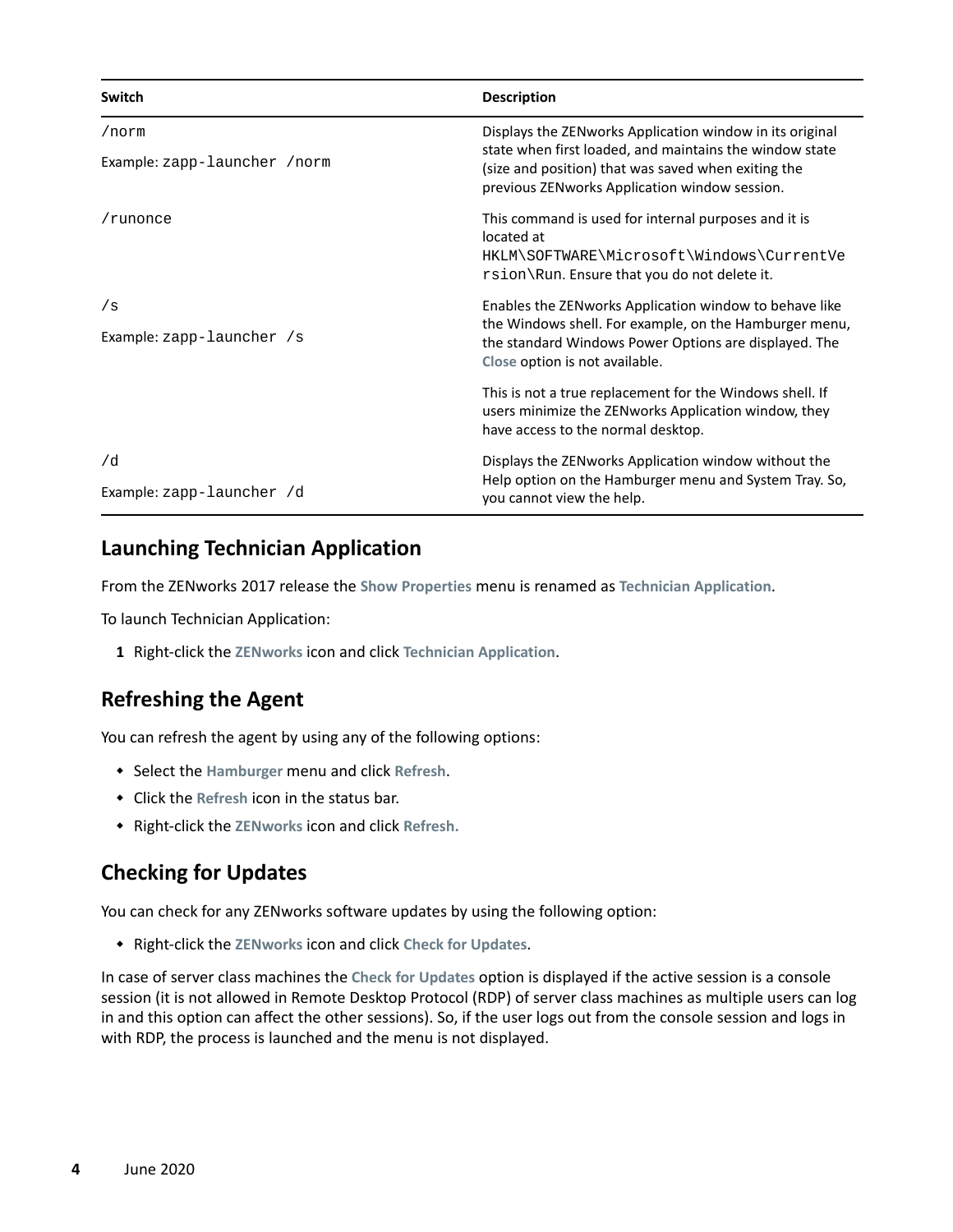#### <span id="page-4-0"></span>**Changing the Password**

You can change the password by performing the following:

- **1** Right-click the **ZENworks** icon and click **Change Password.**
- **2** On the Change eDirectory Password page, specify the following information:
	- **Old Password:** The current password.
	- **New Password and Confirm Password:** The new password for logging into the application.
- **3** Click **OK**.

#### <span id="page-4-1"></span>**Submitting the Collection Data Form**

To schedule regular inventory scans on your device, your administrator creates a collection data form to gather additional information from you. The information requested in the data form is determined by your administrator.

To specify the data:

- **1** Right-click the **ZENworks** icon and click **Collection Data Form.**
- **2** Specify the required information and click **Submit**.

#### <span id="page-4-2"></span>**Security Locations**

The current security location determines the security policies being applied to your device. It will be available if an administrator has configured.

#### **Viewing the Current Security Location**

To view the current location:

**1** Right-click the **ZENworks** icon, click **Security Location**.

The current location is identified by a check mark.

#### **Changing Security Locations**

You can change security locations only if additional locations are available.

When you change security locations, the ZENworks Agent applies the security policies associated with the new location. You should exercise caution when manually changing locations to ensure that you do not compromise your system's security.

**1** Right-click the **ZENworks** icon in the notification area, click **Security Location**, then click the new location.

#### <span id="page-4-3"></span>**Searching bundles and folders**

The Search option enables you to search the required bundles and folders with name, description, and contact information. Even if a particular folder is selected the search is performed across the application.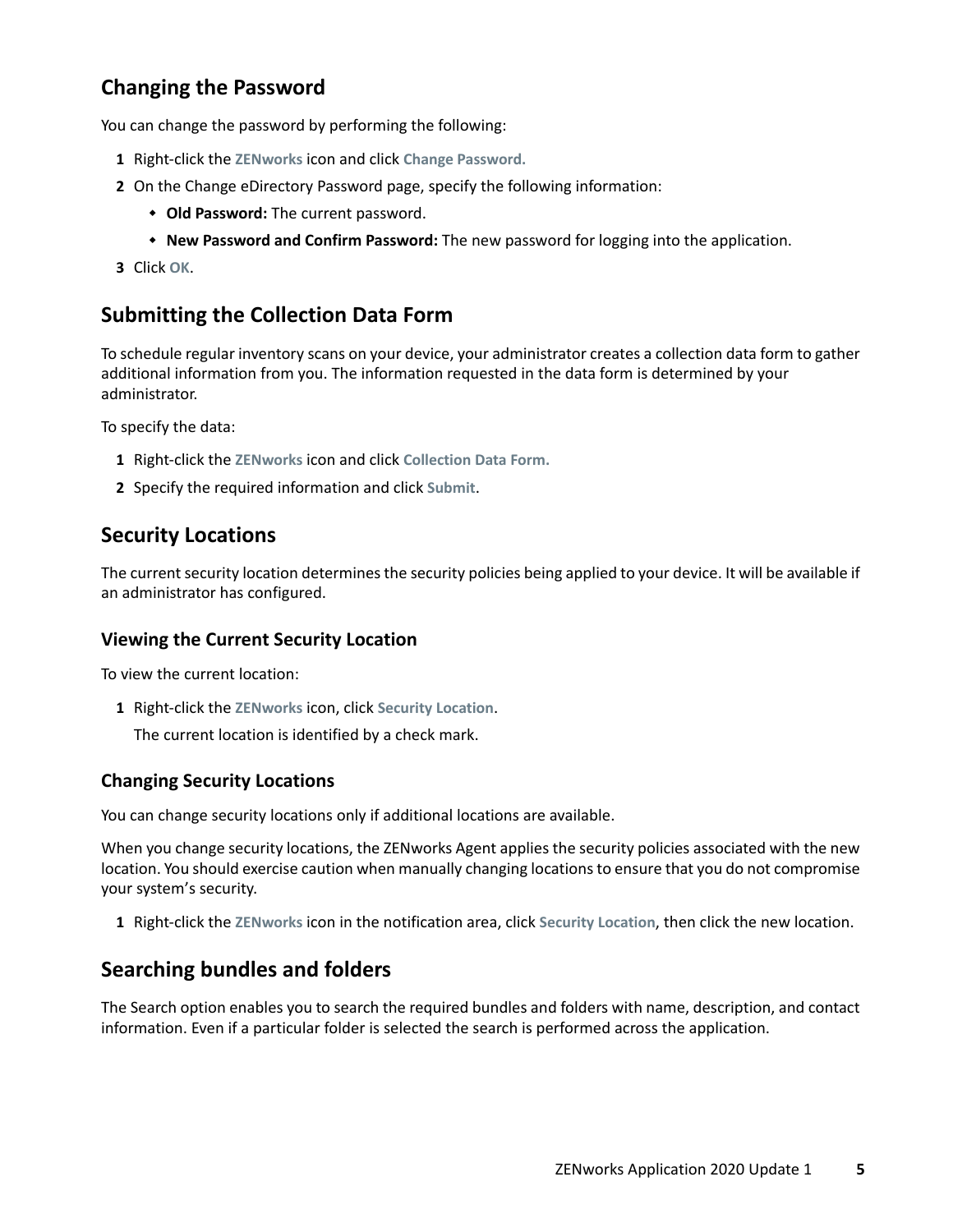#### <span id="page-5-0"></span>**Viewing bundles and folders using the icons**

The following views are available:

- $\cdot$   $\Box$ : Icon View displays icons of bundles and folders.
- $\bullet \equiv$ : Detailed View displays folders and bundle information such as name, version, and status. You can sort the bundle as required.
- $\cdot$   $\overline{\mathbb{H}}$ : Toggle Tree View displays and hides the left pane folder view.

#### <span id="page-5-1"></span>**Viewing the bundle progress status**

From the ZENworks 2017 release, the **Show Progress** menu is renamed as **View Progress.**

To view the bundle progress status:

**1** Select the **Hamburger** menu and click **View Progress.**

In the **Progress Status** you can retry on bundle failure, pause and resume while downloading bundle content.

You can also clear the bundle progress by right-clicking the progress status and click **Clear**.

#### <span id="page-5-2"></span>**Requesting for remote assistance**

To request the remote assistance from an administrator:

- **1** Select the **Hamburger** menu and click **Remote assistance.**
- **2** In the **Request Session**, specify connection details and then click **Request**.

#### <span id="page-5-3"></span>**Viewing and using the bundle actions**

To view and use the bundle actions:

- **1** Select a bundle and right-click.
	- **Open:** Performs install and launch actions. If any install action set is specified in a bundle, then it installs else it executes launch action set, if specified.
	- **Repair:** Re-runs the install action set. This option is enabled only if a bundle has the install action. This is same as **Verify** in NAL.
	- **Uninstall:** If this option is enabled for a bundle it will undo the install actions. This option is enabled only if administrator has configured the uninstall action.
	- **Send to Desktop:** Creates a shortcut of bundle on the Desktop.
	- **Set as Favorite:** Marks a bundle as a Favorite.
	- **Remove as Favorite:** Removes the Favorite tag from a bundle.
	- **Pin to Start:** Pins the bundle to the Start.
	- **Pin to Taskbar:** Pins the bundle to the Taskbar.
	- **Remove from Desktop:** Removes the bundle from the Desktop.
	- **Unpin from Start:** Unpins the bundle from the Start.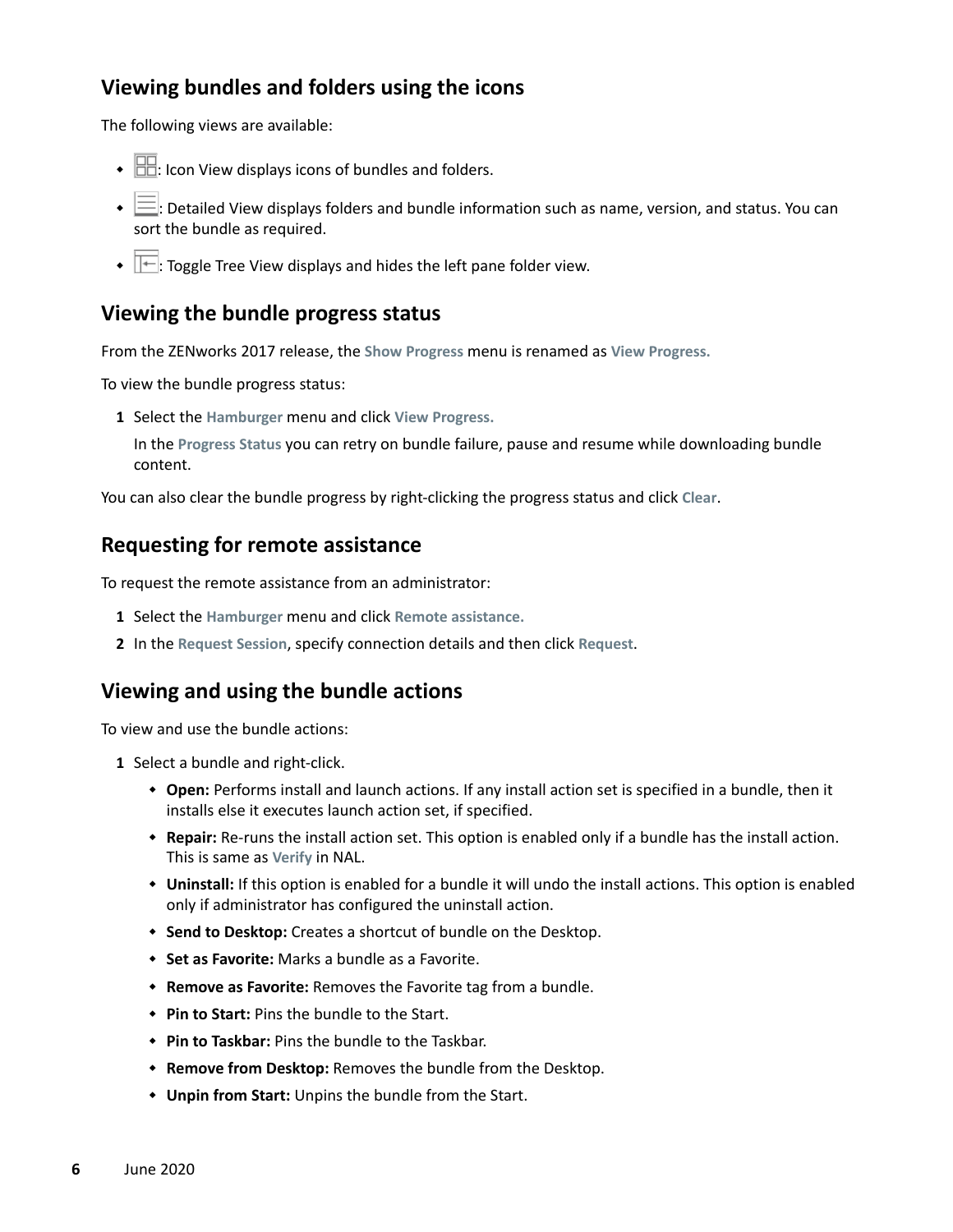- **Unpin from Taskbar:** Unpins the bundle from the Taskbar.
- **Properties:** Displays bundle details such as name, status, description, contacts, and failure messages in case of system requirements failure.

**IMPORTANT:** The **Pin** and **Unpin** options are not displayed for a location if the bundle is already assigned to the same location by the administrator. Start and taskbar options are not displayed if the administrator sets the **Allow the end user to pin bundles** option as **No** or **Unconfigured** in the ZENworks Explorer Configuration Policy (ZECP) or if there are no ZENworks Explorer Configuration Policies.

#### <span id="page-6-1"></span>**Cleaning up the Bundle Shortcuts**

To clean up the bundle shortcuts that are created by a ZENworks user:

- **1** Select the **Hamburger** menu and click **Cleanup user settings**.
- **2** In the Warning window, select **Yes**.

#### **IMPORTANT**

- If a ZENworks user is logged in, then the bundle shortcuts created by the current user and the device user will be cleaned up.
- If a ZENworks user is not logged in, then the bundle shortcuts created by the device user will be cleaned up.

#### <span id="page-6-0"></span>**Accessing options through shortcuts**

You can use the following shortcuts:

- **Tab:** To navigate between panes (Toggle Tree View, Icon View, and Detailed View), folders, and bundles. After an element is highlighted, press **Enter** to perform the related operation.
- **Shift + Tab:** To navigate through the Hamburger menu, Toggle Tree View, Icon View, Detailed View, Properties, Progress status, and Status bar.

**NOTE:** The **Tab** and **Shift + Tab** keys enable you to navigate forward and back respectively.

- **Arrow Keys:** To navigate through folders and bundles.
- **Ctrl + Shift:** Use the following keys for different views:
	- Ctrl + shift + 1 Toggle Tree View
	- $\bullet$  Ctrl + shift + 2 Icon View
	- Ctrl + shift + 3 Detailed View
- **Ctrl + F:** Go to the **Search** window.

#### <span id="page-6-2"></span>**Creating ZAPP as Shell**

To create ZAPP as Shell:

- **1** Open the Registry Editor.
- **2** Navigate to HKEY\_LOCAL\_MACHINE\SOFTWARE\Microsoft\Windows NT\CurrentVersion\Winlogon\Shell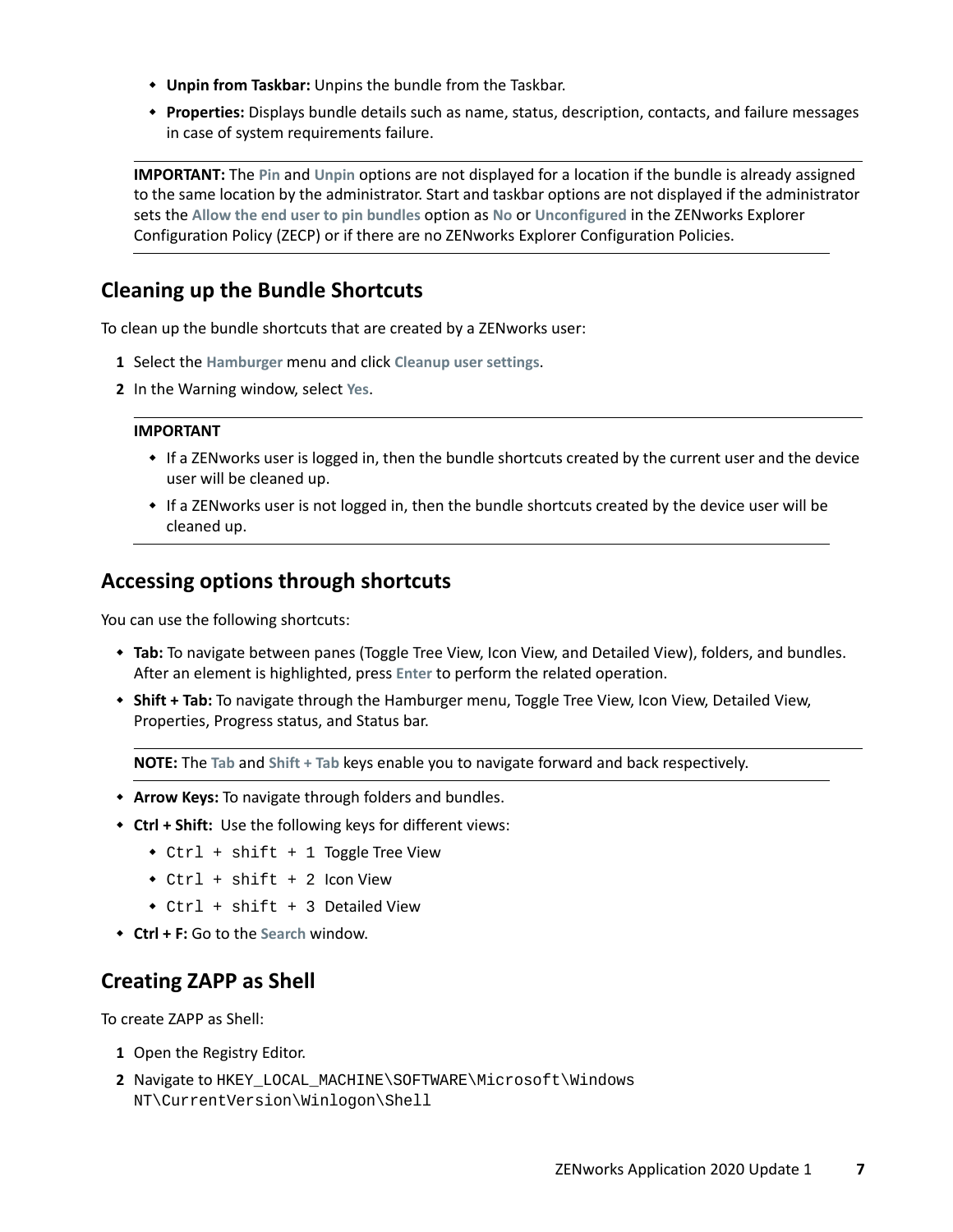- **3** Change Shell to %zenworks\_home%\bin\zapp-launcher.exe
- **4** Log off and log into Windows.

In the Shell mode, the following additional **Windows Power** options are displayed:

- Logout
- Restart
- Shutdown

**NOTE:** When ZAPP is launched as Shell it will have both the minimize and maximize buttons. When you click the minimize button, the ZAPP screen is resized and centered on the desktop screen.

#### <span id="page-7-0"></span>**Important information about bundles behavior in Windows 7 Start menu**

If a bundle is pinned to the **Start** menu and if you launch the bundle, the bundle will get pinned to the recently used items.

# **Managing Favorites**

You can set a bundle as a favorite to enable easy access to these bundles. You can set bundles as favorites from the desktop, from the file explorer, or from the ZENworks Application window. To add a bundle as a favorite,

right-click the bundle icon and select Set as Favorite. A badge icon **in** is appended to the bundle icon that is marked as a favorite. All bundles that are marked as favorites can be viewed in the **Favorites** folder displayed in the left pane of the ZENworks Application window and the ZENworks Explorer window. You can also view the bundle as a favorite in the Start menu of your device (only if the bundle is pinned to the Start menu). Also, the bundles that are marked as favorites will be displayed as favorite bundles on other devices on which the user has logged in, if these bundles are available on those devices.

To remove the favorite tag from an bundle, right-click the bundle icon and select **Remove as Favorite**.

**NOTE:** The administrator can disable this feature in the ZENworks Explorer Configuration Policy.

## **Troubleshooting**

The following sections explain the scenarios that you might encounter while using ZENworks Application (ZAPP):

- ["When the response time between ZAPP and ZENworks Agent exceeds an error message is displayed" on](#page-8-0)  [page 9](#page-8-0)
- ["The ZAPP logs are not getting zipped when ZAPP reaches the maximum size" on page 9](#page-8-1)
- ["On Windows 7 the bundle does not get pinned to the taskbar" on page 9](#page-8-2)
- ["Two ZENworks icons are displayed in the Start menu" on page 9](#page-8-3)
- ["The Check For Updates menu might not be displayed in the ZENworks system tray icon" on page 10](#page-9-0)
- ["The ZENworks notification window might be displayed in the center of the screen" on page 10](#page-9-1)
- ["Bundle with the same name does not get pinned to the taskbar" on page 10](#page-9-2)
- ["Issues with shortcut locations" on page 10](#page-9-3)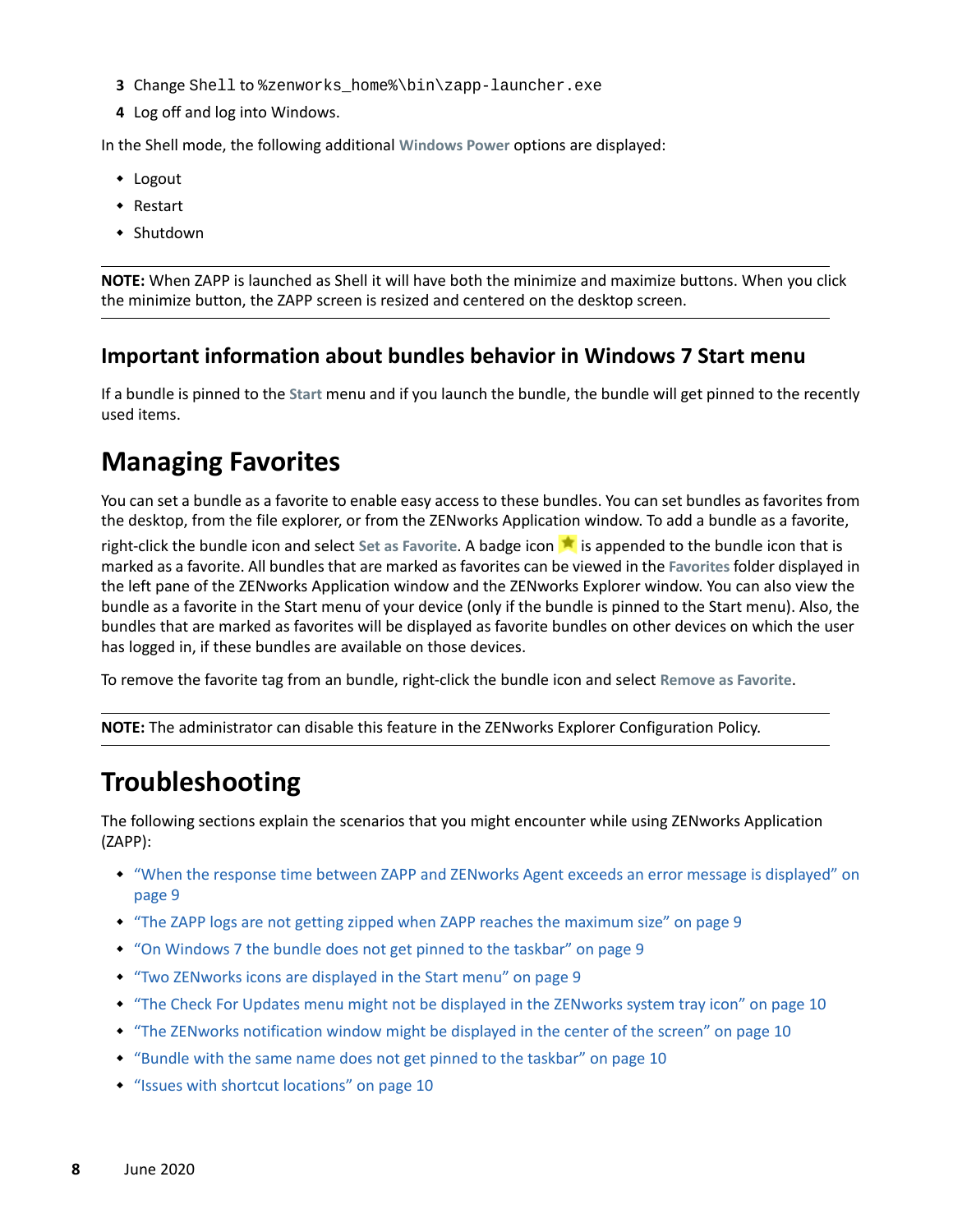- ["ZENworks Application window might get truncated" on page 10](#page-9-4)
- ["Managing Favorites" on page 11](#page-10-0)

## <span id="page-8-0"></span>**When the response time between ZAPP and ZENworks Agent exceeds an error message is displayed**

When the response time between ZAPP and ZENworks exceeds the default value of 5 minutes, the following error message is displayed:

ZENworks Application Launcher failed to authorize. Please restart. If the problem persists, please contact system administrator.

Workaround: Increase the ZENworks agent response time:

- 1 Go to %zenworks\_home%\logs\LocalStore
- **2** Open the zmd-messages.log file.
- **3** Search for The request took longer than expected to reach the server. The time delay was X ms, where X ms is the value.
- **4** Increase the ZENworks agent response time:
	- **4a** Go to HKLM\Software\Novell\ZCM
	- **4b** Create the MAX\_REQUEST\_DELAY registry.
	- **4c** Specify the time in milliseconds.

For example, if you want to delay for 10 seconds, then specify the time as 10000.

#### <span id="page-8-1"></span>**The ZAPP logs are not getting zipped when ZAPP reaches the maximum size**

In ZAPP, the zapp. <username>. log rollover files are created after reaching the maximum size. However, the .gz zip files are not created for these rollover files due to some zip-creation issues.

The latest file is named as zapp<username>.log and the name of the oldest file is appended with the largest number.

Workaround: None. Ensure that you do not change the zippedArchive property value to true in the logger.json file (located at %zenworks\_home%/zapp/conf).

#### <span id="page-8-2"></span>**On Windows 7 the bundle does not get pinned to the taskbar**

If the bundle name contains a reserved word that is defined in HKEY\_LOCAL\_MACHINE\SOFTWARE\Microsoft\Windows\CurrentVersion\Explorer\FileAssocia tion\AddRemoveNames registry key, then the bundle does not get pinned to the taskbar.

Solution: Do not use the Windows 7 reserved words to create a bundle.

#### <span id="page-8-3"></span>**Two ZENworks icons are displayed in the Start menu**

In the Start menu, under the recently used items two ZENworks icons (ZENworks Application and ZENworks) are displayed for ZAPP. Both the ZENworks icons have the same functionality.

Workaround: None.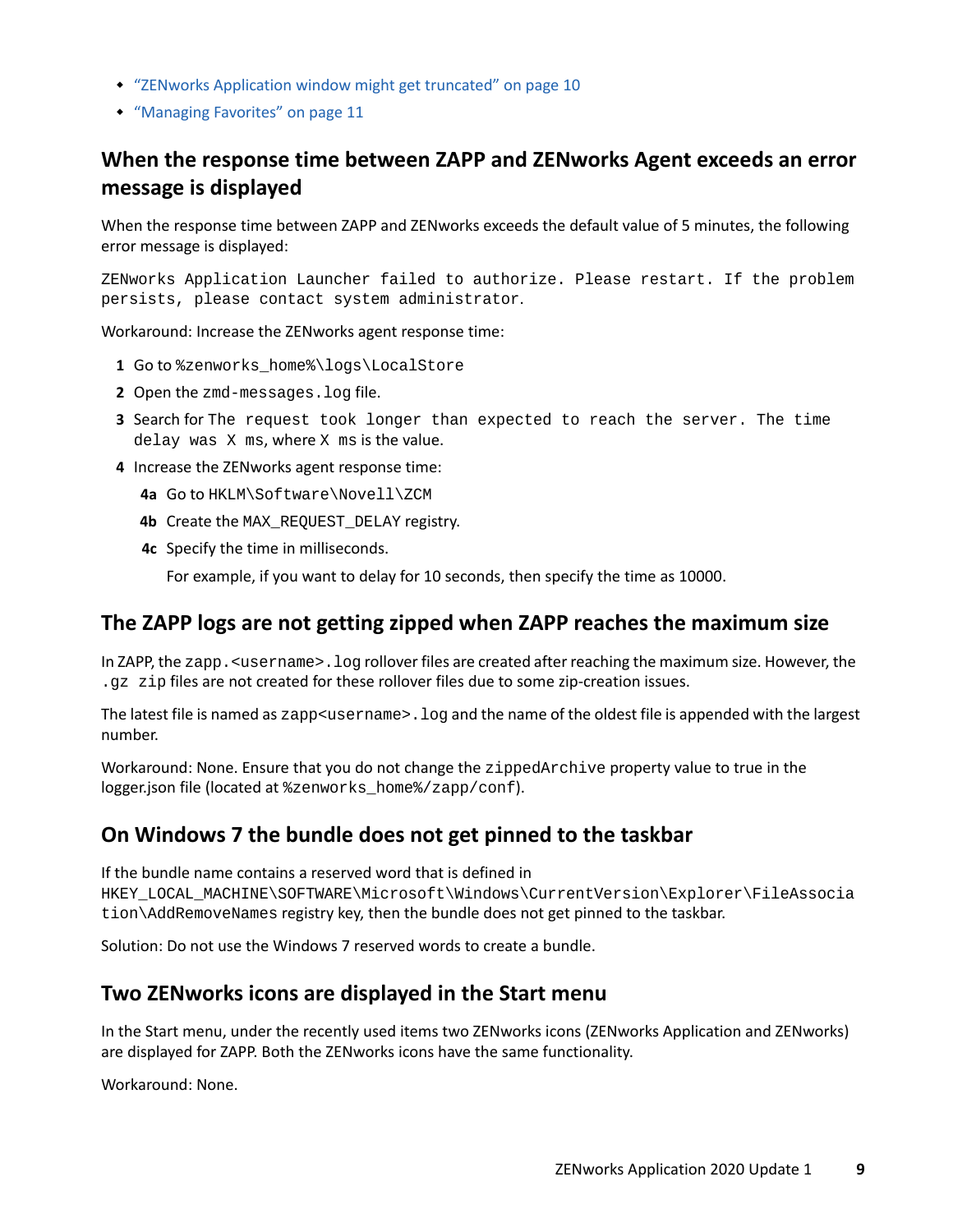## <span id="page-9-0"></span>**The Check For Updates menu might not be displayed in the ZENworks system tray icon**

The **Check For Updates** menu might not be displayed in the ZENworks system tray icon.

Workaround: Restart ZAPP.

## <span id="page-9-1"></span>**The ZENworks notification window might be displayed in the center of the screen**

The ZENworks notification window might be displayed in the center of the screen.

Workaround: To display the ZENworks notification window on the ZENworks system try icon:

- **1** End all the ZAPP process.
- **2** Go to %localappdata%
- **3** Delete the ZENworks folder and restart ZAPP.

#### <span id="page-9-2"></span>**Bundle with the same name does not get pinned to the taskbar**

If you have a bundle pinned to the taskbar and then assign another bundle to the taskbar that has the same name as the previous bundle, then the bundle does not get pinned to the taskbar at the first refresh.

Workaround: Refresh again.

#### <span id="page-9-3"></span>**Issues with shortcut locations**

You might get the following issues with shortcut locations:

 If you use the **Send to Desktop** option, then from one session the shortcut will display for all other open sessions. But the right-click options will not be in sync for the other open sessions. The shortcuts will get updated on click of the option or on refresh.

Workaround: To update shortcuts click on any option or **Refresh**.

 If you pin an item to the Taskbar or Start Menu location the item will not be pinned in other open sessions and the right-click options in ZAPP will not be in sync.

Workaround: Logout or re-launch the application.

 If you have pinned many bundles to the Start or Taskbar option and try **Refresh** multiple times, then Windows explorer might hang.

Workaround: Restart the Windows explorer.

#### <span id="page-9-4"></span>**ZENworks Application window might get truncated**

The ZENworks Application window might get truncated when you resize.

Workaround: Resize the ZENworks Application window.